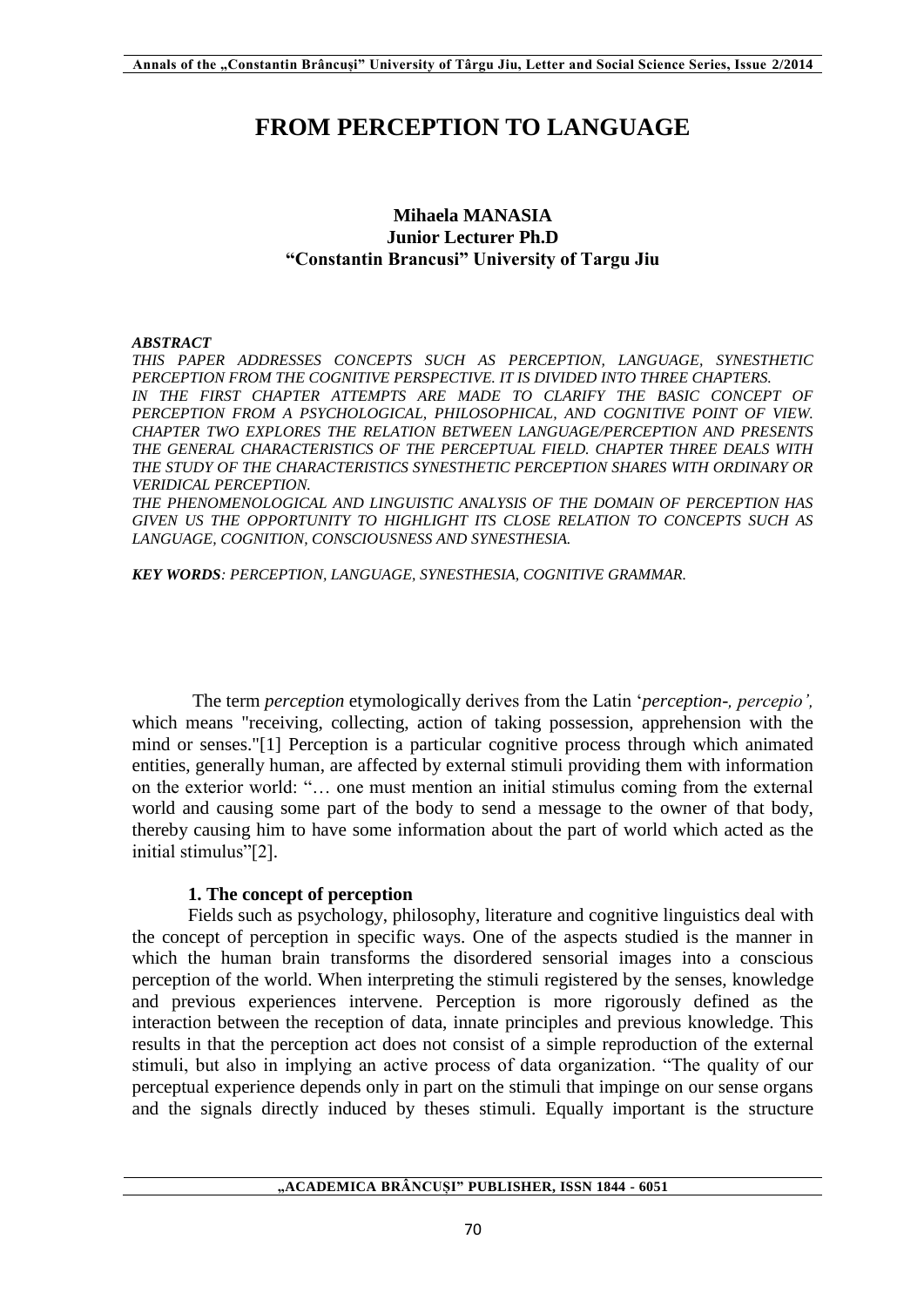imposed on these peripheral events at more central levels of processing in accordance with current expectations and the available inventory of perceptive and interpretive routines. Perception is not a passive phenomenon, but an active process that is reasonably regarded as a kind of problem solving activity."[3]

Perception consists of the multitude of mechanisms allowing humans to become aware of the surrounding world, based on information from the subject. It designates the totality of information-taking operations: the perceptual system transforms stimuli into a specific sensory modality. We need time to process the sensory data especially when someone tells us something we were not really paying attention to. Similarly to sounds we hear, sometimes not significant enough and therefore untreated, these words are only transformed into information the moment we ask somebody to repeat them. The words, we suddenly become interested in, are immediately comprehended so no repetition is required.

Other questions concerning perception, explored from Aristotle to nowadays, refer to the origins of perception (*Where and how do perceptive processes occur*?), the object of our perception (*What do I perceive*?) and the inherent properties of our perception (*Is my perception reliable? To what extent are my perceptions personal? Are the characteristics of my perception universal?)*. For instance, Vendler [4] considers perception as belonging to the class of "philosophically notorious specimens" and summarizes the enigma of perception in "*What happens when we perceive, and what is it that makes it happen*? Indeed, the language translation of our perception (*How can we describe our perceptions?)* is at the same time an object of philosophical and linguistic study.

## **2. The relationship between perception and language**

The correlation between perception and language represents the starting point for an important number of linguistic studies. "The impression that perception and language are closely related may stem from a feeling that people use language primarily to talk about the world they perceive" [5] Regarding the same aspect, Franckel and Lebaud [6] wonder if the phenomenology of the perception of a given culture is affected by the way perception verbs function in the corresponding language or if, on the contrary, the linguistic analysis is overdetermined by the philosophical culture of perception.

This relationship is particularly exploited by cognitive linguists who undertook a complex reconfiguration of the links between language, perception and action. An essential aspect is to understand how language applies to the perceptual reality by means of categorization and by actively structuring it, and how this structure is essentially coupled to action. The inquiry of the linguistic principles must be envisaged only in relation to the other cognitive faculties but also any reference to the language components (semantics, syntax, phonology) should take into consideration all the three levels concomitantly.

The uses of the verb '*see'* in the sentences '*I see the sky'* and '*I see what you mean'* express, according to Sweester [7], two domains that seem to be unrelated at first sight: perception and cognition. Cognitive grammar puts forward an explanation for the connection between them "on the basis of our conceptual organisation. We perceive and understand these two processes as related. On the basis of our experience as human beings, we see similarities between vision and knowledge, and it is because of these similarities that we conceptualise them as related concepts. For cognitive linguists, language is not structured arbitrarily. It is motivated and grounded more or less directly in experience, in our bodily, physical, social, and cultural experiences" [8]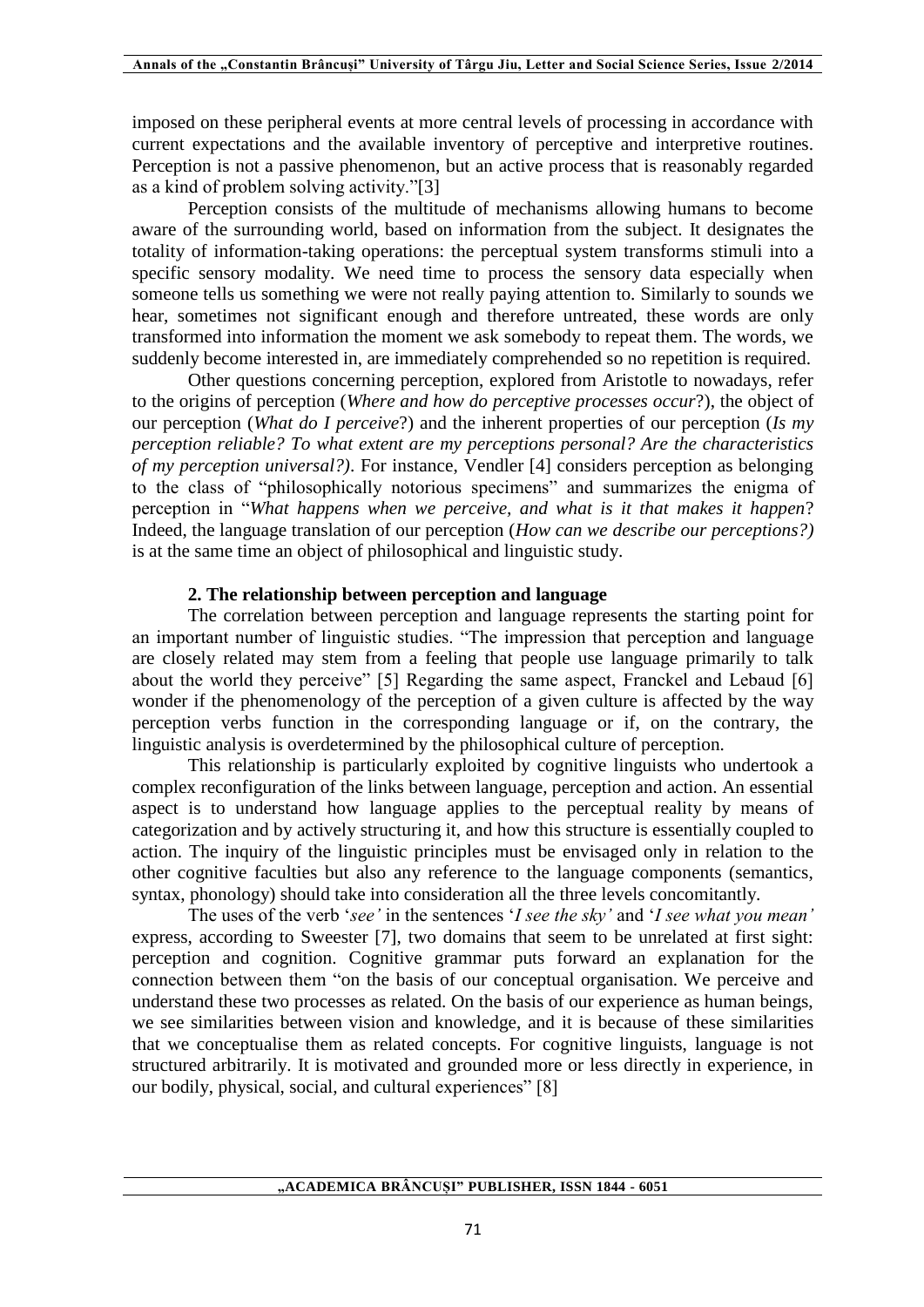It has always been rather difficult to establish the relationship between language and the experience of reality. Linguists such as Sapir [9] and Whorf [10] have illustrated the close connection between the way we communicate and perceive [11]. Language in its most elementary functions categorizes objects of perception, induces semantic constraints and creates a hierarchisation of human beings at the syntactic level. Our interaction with nature takes place according to the patterns of our native language. In other words, the categories or types isolated from the world of phenomena are not immediately offered to the observer's perception as they really are. On the contrary, the world presents itself to us like a kaleidoscopic flux of impressions that our mind must firstly organise mainly through the assimilated linguistic system. We perform a sort of methodical dissection and organise it into concepts whose meanings are established according to a convention determining our worldview – convention recognised by the linguistic community we belong to and codified similarly to the patterns of our language. It is obviously a non-formulated convention, of an implicit character, but it constitutes an absolute obligation.

The depiction of the way the perception verbs function goes beyond the sphere of a simple linguistic inquiry by taking into account the experience parameter as well. The aim is not to inaugurate a discussion on whether words precede things or the other way round. The main objective is to investigate in what way the linguistic analysis can illuminate the multiple facets of the perceptive experience.

The semiotician and structural linguist Benveniste [12] states that human language allows us *to say everything* as the main difference from the form of animal communication. However, this expression opposes the cognitive theories given that the meaning of our expressions is in strong connection with our experiences and extra-linguistic faculties. Any dissociation between perceptive and language acts seems, from a certain point a view, artificial and questionable. Therefore, it is artificial and restrictive to radically dissociate vision and hearing from linguistic forms employed to express what we see and hear.

Merleau-Ponty [13], a French phenomenological philosopher, whose work in the field of phenomenology established some connections with the cognitive science, defines perception as the background of experience which guides every conscious action. The world is a field for perception and human consciousness assigns meaning to the world. We cannot separate ourselves from our perceptions of the world. The essential element in the perception that we have of the other is language. When discussing, a link is created between speakers. Each responding to the intervention of the other, their ideas "fit" together one into another and form a whole, being somehow in harmony. Hence, dialogue is a kind of exchange because each answer leads the other to "riposte", think and reply. Therefore, we can perceive, know someone by talking to him via language. Merleau-Ponty says that thought precedes speech, in that speech is a way of expressing thought. Thoughts which cannot be expressed are temporarily unconscious while those that can be expressed become conscious.

Speech can express the thoughts of the person who is speaking, and the listener can receive thoughts from the sounds of the spoken words. Thoughts may exist through speech, and speech may be the external existence of thought. But speech is not merely the expression of thought, because speech may have a power of signification of its own.

Language is a system of autonomous signs allowing not only for the communication between humans but also for the conversion of disordered appearances into a coherent and meaningful system.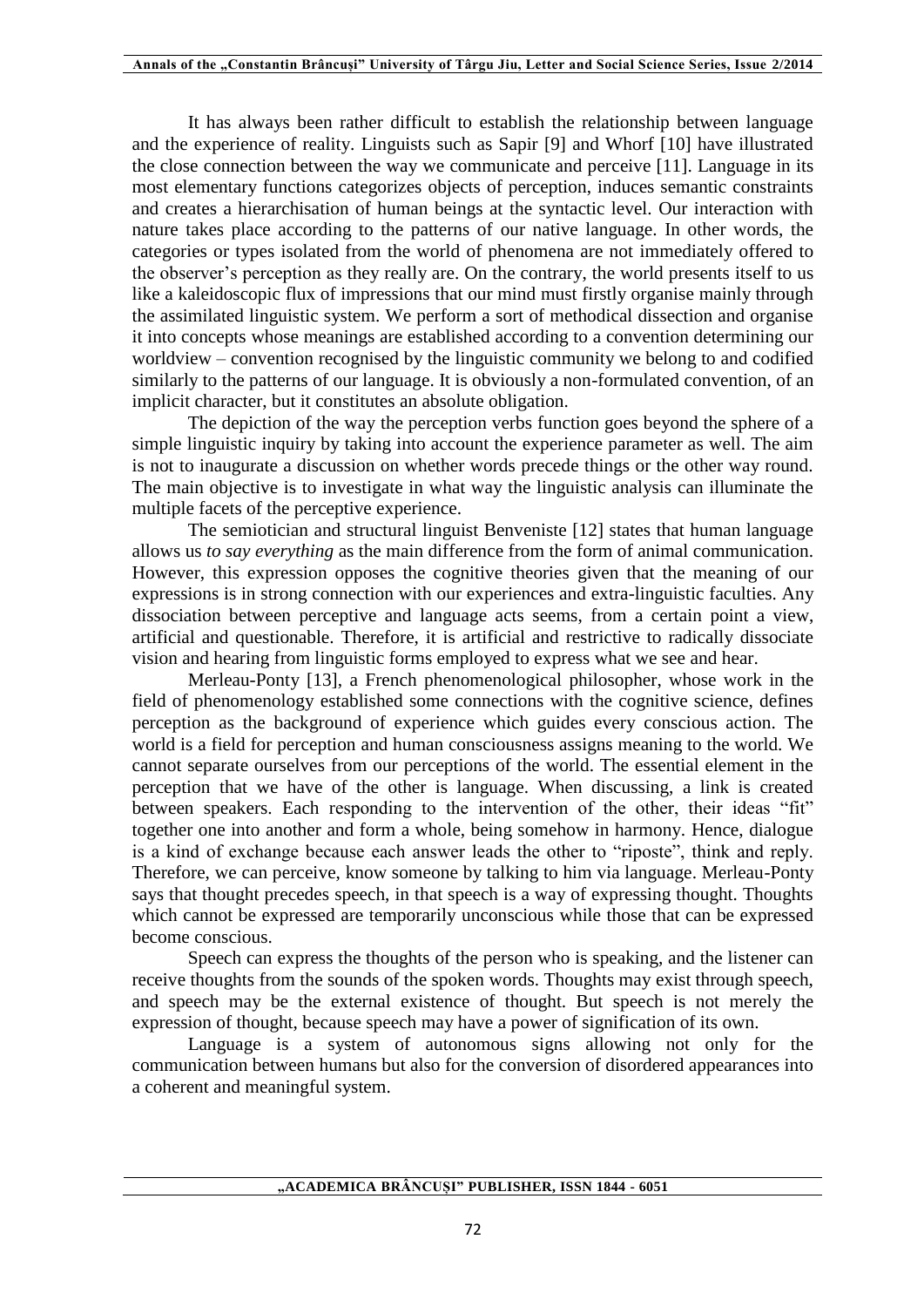The meaning is present in our most immediate experience because it is obvious that perceiving means seizing significant units. Merleau-Ponty adds that *meaning is perceived* similarly to the way the eye or ear perceives a form in the space. The parallel is very close between grasping the meaning of a sentence which sums up its elements in a structure and the perception of an object in space, linked to a meaning that establishes an interdependence between the elements of the structure. Before being formalized within the language or translated into statements, perception is structured like a language because it associates to the eye, ear, skin, etc. a set of signs in the signifying unity of a form, as words are associated with an utterance. The same functions are present when hearing a song, an utterance or a noise made by a vehicle. The double meaning of the verb '*hear*' is articulated with the same type of psychic activity. Recognizing a noise is similar to recognizing the meaning of an utterance. The audition of signifiers is directly and immediately translated into the comprehension of the utterance.

Talking is the first act of individuals in the sense that they attempt, via signs, to change the world they find themselves to belong to. But this world is not a quiet environment. It is itself already established, that is to say full of words, already said, similarly to an expressive landscape in which one must find his place. Therefore, words are always already there even before people learn how to talk, meaning that their consciousness emerges in a world where meaning is firstly represented by the others' speech. Their word is never the first word, and, therefore, when they learn how to talk, in reality they learn how to insinuate themselves in the word of another. Every word is an answer, just as a gesture is, in fact, always directed toward the other as the objective aimed by his intention. Meaning brings life to the word as the world animates the body through a muted presence that awakens its intentions.

The eye sees a structure right away and immediately and unconsciously, the world takes shape, it moves at the same time as the body, it does not cease to enrich itself as the eyes oscillate. The perceiver is compared at any point to the speaker. It is a being who seizes the organized structures having a role in the appearance of the signification units. Just as speaking consists of entering in this speech-organizing function which dynamically associates signs, perceiving consists of entering in this speech-organizing function which synergizes the elements in a structure. This definition shows that perception ceases being a simple mental reproduction of the surrounding environment and introduces us on the basis of our conscious body in the thickness of the world, similarly to the way language introduces us from our speaking body to the meaning operations.

Despite its global character, perception involves different levels of integration. In order to refer to the complexity of what it seems to be a simple and indecomposable act, all interactive stratifications of this simplicity must be described.

Perception in its most ordinary form is implicitly the product of a sensorial synthesis. Nevertheless, this synergy hidden in the simplicity of the result is even the basis of the perceptive act. This sensorial synergy is the foundation of the unity of what we perceive but it is doubled by another synthesis, the interaction of the aims or functions of consciousness.

The most ordinary act of perception leads to a node of relationships that presupposes the action of memory, imagination, desire and sometimes that of reasoning as well. Perception combines both a recall of memories and an imaginative projection. Just as the sensorial activities and intentionality of consciousness unify within perception, the time dimensions apparently separated and contradictory from an abstract point of view interact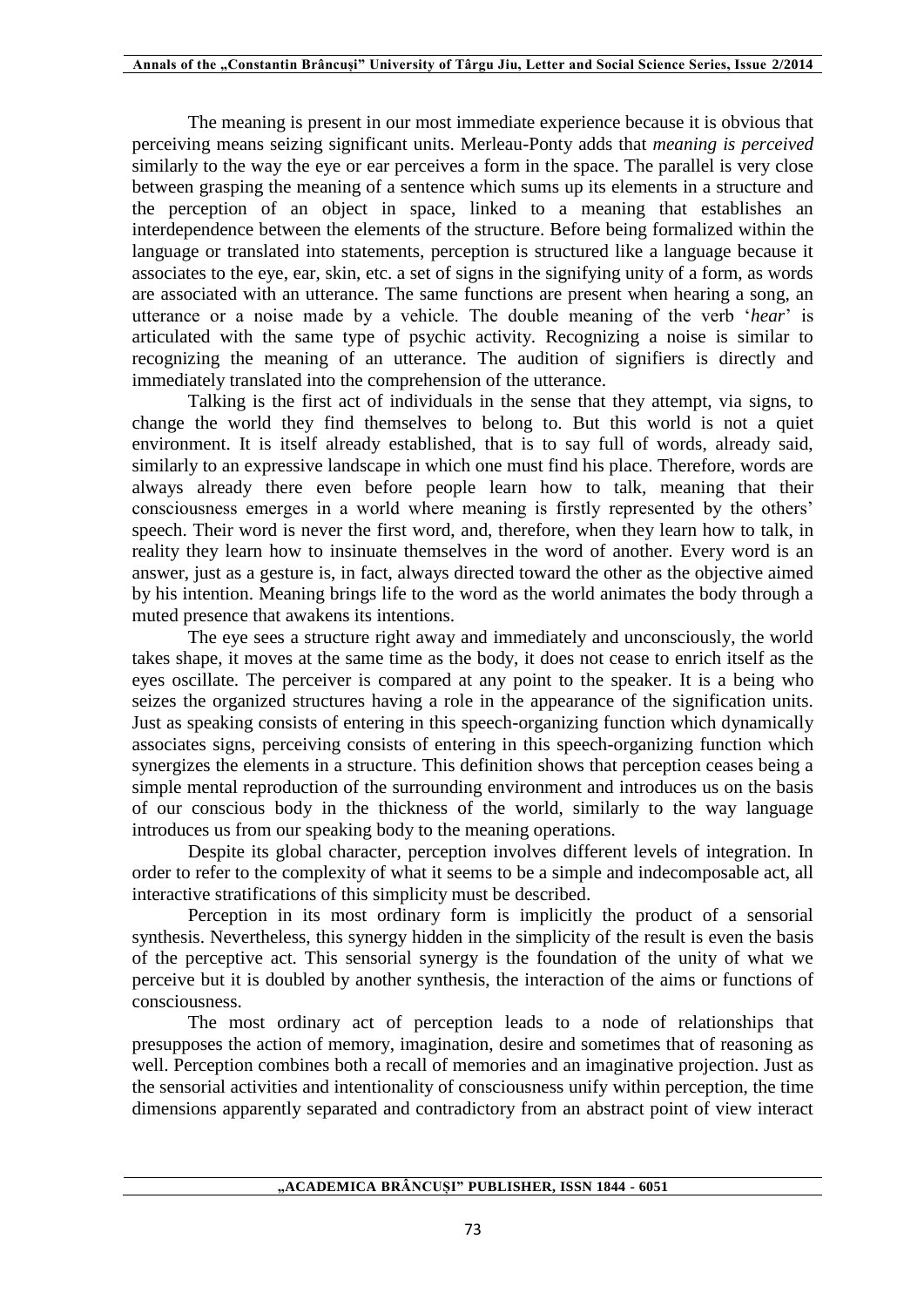within the perceptive act. The present cannot be constructed without relying on a past and future that emerge within it and allow the object to reveal itself in its hidden faces.

### **3. [Synesthetic perception](http://citeseerx.ist.psu.edu/viewdoc/summary?doi=10.1.1.400.5513)**

It frequently happens that people receive signals and information from more than one sense and they have to combine them in order to comprehend objects and various other aspects of their lives.

This situation is known under the name of synesthesia - the perceptive experience related to a specific sense may be determined by stimuli and information characteristic of another sensory modality [14] [15]. For instance, we can speak of synaesthesia in some learning activities: children acquire the fundamental colours based on a series of sounds and smells or letters and numbers by means of association with a certain colour.

We are not interested in the analysis of the phenomenon of synesthesia in relation to hallucinations or as an abnormality as most linguists have been, but as a combination of signals from different sensory modalities and the characteristics it shares with ordinary or veridical perception.

Sagiv, Ilbeigi and Ben-Tal [16] have highlighted the close connection between sensory modalities such as vision and touch. This visuo-tactile interaction is obvious when we feel, to some extent, at the sight of somebody's facial expression, that person's pain or happiness. When a person close to us is in pain, certain visual signals (facial expression) and auditory signals (sounds) coming from that person may also reach the field of tactile sensations. This is a case of multisensory integration denoting visual, auditory and tactile interaction with a more significant role in the comprehension of objects and events from the surrounding world than information extracted from one sensory modality only.

Even though the above remarks clearly suggest that the relationship of synesthesia and ordinary perception is a very interesting one to observe as well as beneficial for the comprehension of perception in general, space limitations prevent us from going more indepth.

The phenomenological and linguistic analysis of the domain of perception especially in relation to concepts such as language, cognition, consciousness and synesthesia seems still open to investigation due to the multitude of aspects to explore, continuing to attract various scholars.

#### **REFERENCES**

- [1]. \*\*\**The Oxford English Dictionary*. (2007), 2<sup>nd</sup> ed. Oxford University Press. Available from: [\(http://dictionary.oed.com\)](http://dictionary.oed.com/).
- [2]. [Wierzbicka, A. (1980), *Lingua Mentalis. The semantics of natural language*, Sydney: Academic Press.
- [3]. Langacker, R (1987), *Foundations of Cognitive Grammar. Theoretical prerequisites*. Stanford: Stanford University Press.
- [4]. Vendler, Z. (1967), *Linguistics in Philosophy*, Ithaca (N.Y.): Cornell University Press.
- [5]. Miller, G. and Johnson-Laird, P. (1976), *Language and perception*, Cambridge: Cambridge University Press.
- [6]. Franckel, J-J. and Lebaud D. (1990), *Les figures du sujet. À propos des verbes de perception, sentiment, connaissance.* Paris: Ophrys.